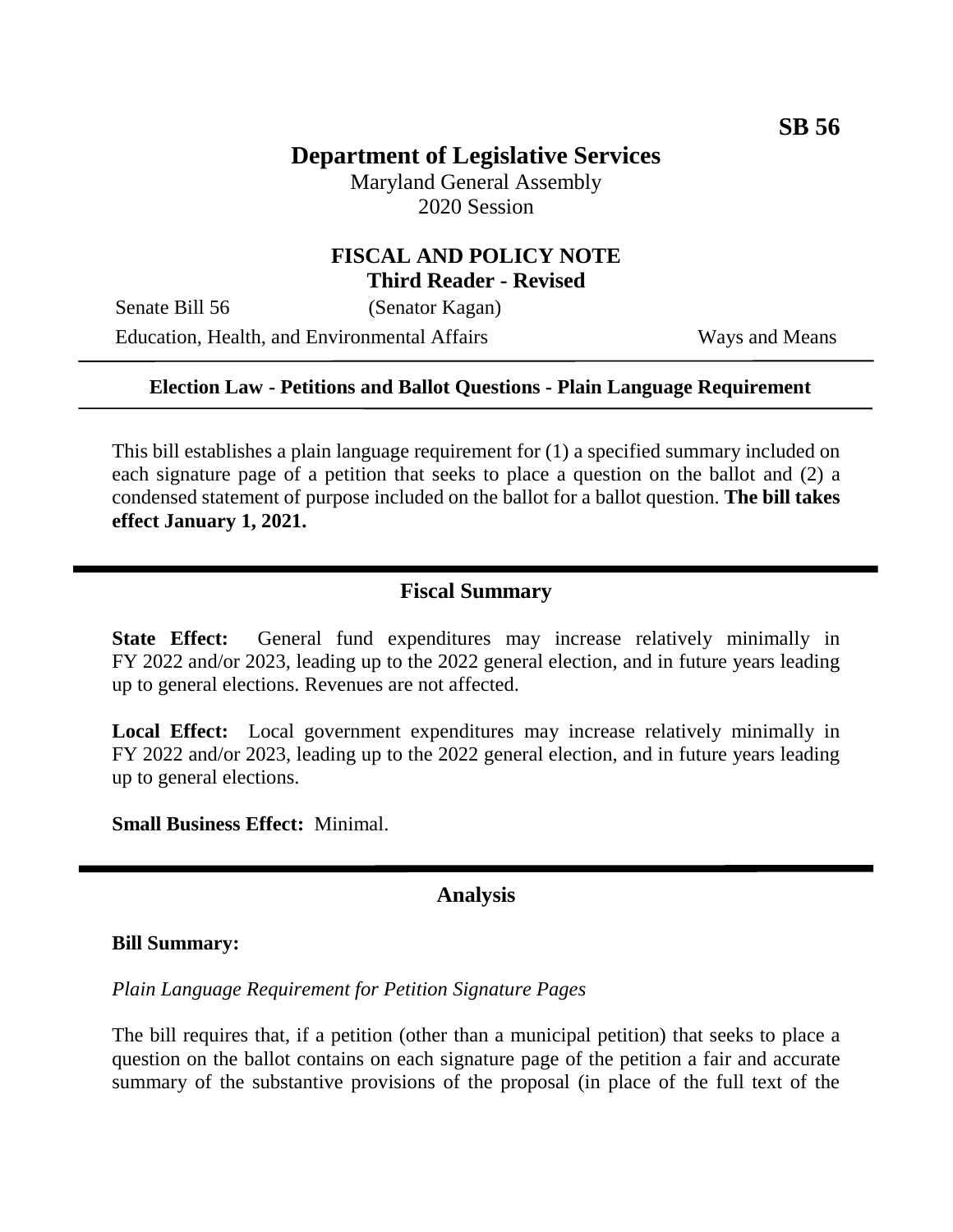proposal), the summary must be written in plain language reasonably calculated to be understood by an individual who has attained no higher than a grade six level of reading comprehension. When preparing guidelines and instructions for compliance with the plain language requirement, the State Board of Elections (SBE) must consider any generally accepted guidelines regarding compliance with the federal Plain Writing Act of 2010.

### *Plain Language Requirement for Ballot Questions*

The bill also requires – for a ballot question – that the condensed statement of the purpose of the question that is included on the ballot be written in plain language reasonably calculated to be understood by an individual who has attained no higher than a grade six level of reading comprehension. This provision applies to any ballot question voted on in an election conducted pursuant to State election law (which generally governs all elections with the exception of municipal elections other than in Baltimore City). The bill authorizes an entity that is required to prepare and certify a question to use any generally accepted guidelines regarding compliance with the federal Plain Writing Act of 2010 in determining whether the question is in compliance with the plain language requirement.

# **Current Law:**

## *Petition Requirements*

Under State law provisions that apply to any petition (other than a municipal petition) authorized by law to place the name of an individual or a question on the ballot, or to create a new political party, a petition must contain an information page (containing, among other things, a description of the subject and purpose of the petition and identification of the sponsor) and signature pages containing not less than the total number of signatures required by law to be filed.

Each signature page must contain, among other information, (1) a description of the subject and purpose of the petition; (2) if the petition seeks to place a question on the ballot, either a fair and accurate summary of the substantive provisions of the proposal or the full text of the proposal; and (3) a statement, to which each signer subscribes, that the signer supports the purpose of that petition process and, based on the signer's information and belief, the signer is a registered voter in the county specified on the page and is eligible to have his or her signature counted. If a summary of the proposal is included on each signature page in place of the full text of the proposal, the circulator must have the full text of the proposal present at the time and place that each signature is affixed to the page and the signature page must state that the full text is available from the circulator.

SBE is required to prepare guidelines and instructions relating to the petition process.

#### SB 56/ Page 2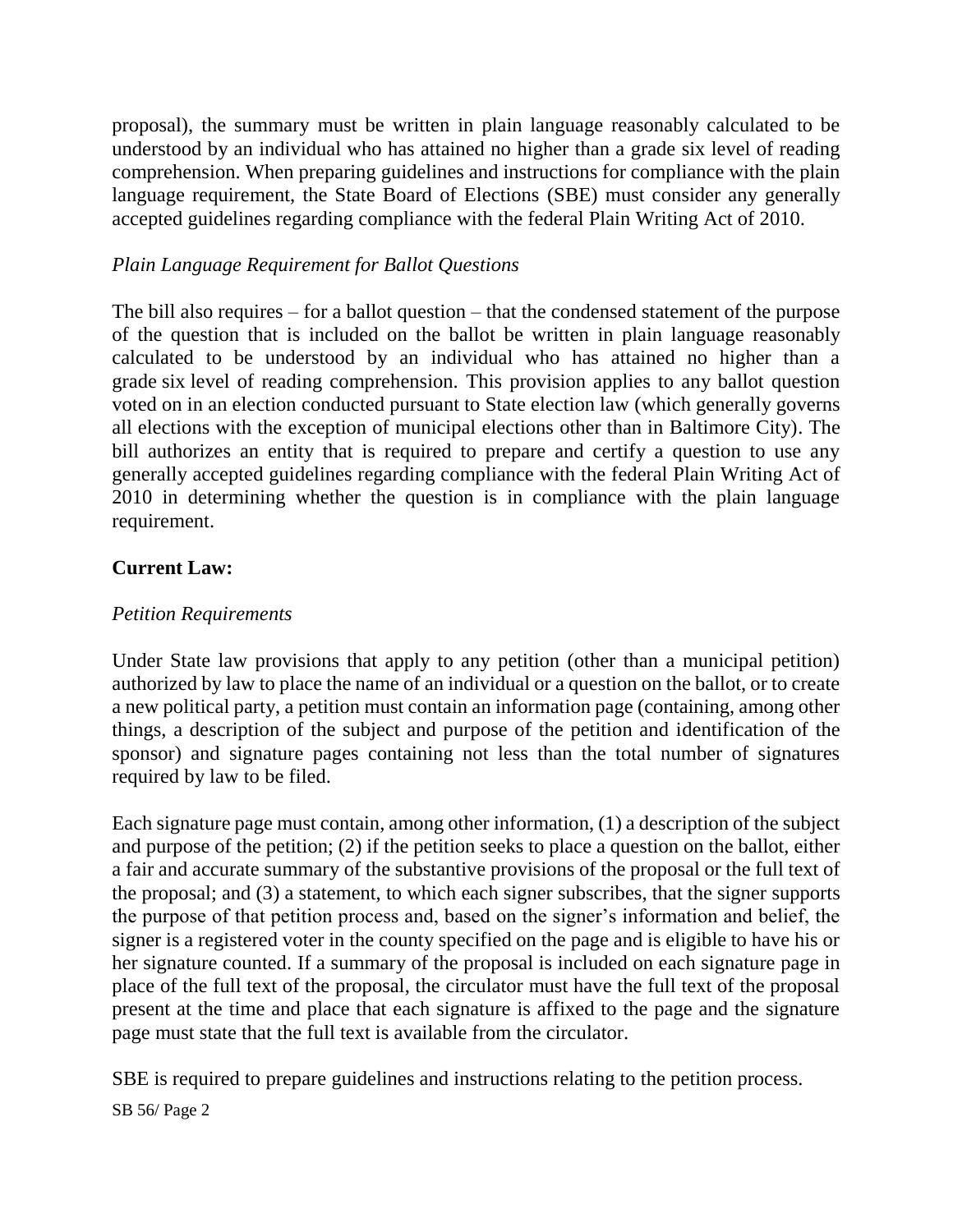#### *Ballot Question Requirements*

Under provisions applicable to any ballot question voted on in an election conducted pursuant to State election law, each ballot question must appear on the ballot containing (1) a question number or letter; (2) a brief designation of the type or source of the question; (3) a brief descriptive title in boldface type; (4) a condensed statement of the purpose of the question; and (5) the voting choices that the voter has.

**Background:** The federal Plain Writing Act of 2010 was enacted with the purpose of "improv[ing] the effectiveness and accountability of federal agencies to the public by promoting clear government communications that the public can understand and use." The act required the Director of the Office of Management and Budget to develop and issue guidance on implementing the requirements of the act and that guidance references [Federal](https://plainlanguage.gov/guidelines/)  [Plain Language Guidelines](https://plainlanguage.gov/guidelines/) for agencies to follow.

**State Fiscal Effect:** General fund expenditures may increase relatively minimally in fiscal 2022 and/or 2023, leading up to the 2022 general election, for the Secretary of State and/or SBE to hire an expert to review the condensed statement of purpose for ballot questions prepared and certified by the Secretary of State or SBE, and summaries included on petition signature pages reviewed for sufficiency by SBE, to ensure that the statements of purpose and summaries meet the plain language requirement. It is unclear to what extent a statement of purpose or summary would need to be reviewed and edited by an expert, and/or undergo some manner of testing, but it appears the cost for expert review of a single statement of purpose or summary may be under \$1,000 per statement or summary. Similar general fund expenditures may be incurred in future years, leading up to general elections.

**Local Fiscal Effect:** Local government expenditures may similarly increase relatively minimally in fiscal 2022 and/or 2023, leading up to the 2022 general election, to ensure that the plain language requirement is met by condensed statements of purpose for local ballot questions prepared and certified by county or municipal attorneys and summaries included on petition signature pages reviewed for sufficiency by county election directors. Similar local government expenditures may be incurred in future years, leading up to general elections.

# **Additional Information**

**Prior Introductions:** None.

**Designated Cross File:** HB 140 (Delegate Guyton, *et al.*) - Ways and Means.